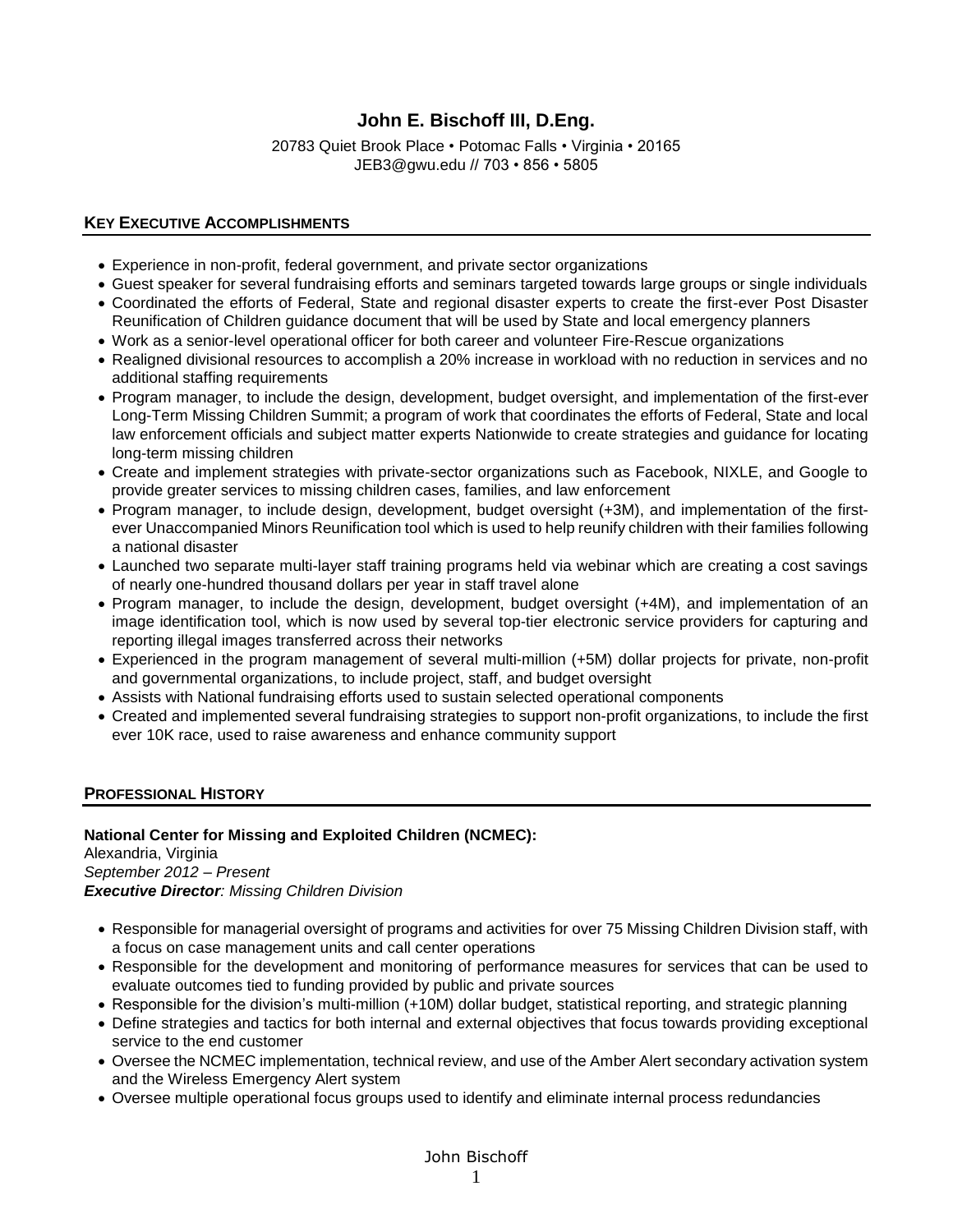- Manage staff across five (5) separate regional offices in California, Florida, New York, Texas, and Virginia
- Oversee the handling of incoming case reports, requests for technical assistance, and supervise daily assignments of case responsibilities to the individual Case Management teams
- Manage work products for organizations such as Nlets, the National Missing & Unidentified Persons System (NamUs), Social Service agencies, Federal Emergency Management Agency, and the American Red Cross
- Versed in the areas of Family Abductions, Non-Family abductions, Endangered Runaways, Children missing from care, Children missing with special needs, and Child Sex Trafficking
- Managed internal service gaps by collaborating with Human Resource Training and external training groups to deliver our first-ever internal "Communicating in Spanish" training class series
- Oversee the operations of two Call Centers that provide 24/7 coverage, to include staff, budget, and program management of all call-center technologies
- Deliver informational and technical lectures to federal, state, local, and international government agencies
- Represent the National Center for Missing and Exploited Children in both print and video news interviews
- Work closely with Federal, State and local law enforcement agencies, as well as non-profit groups and the general public to assist with the reunification of children with their families
- Implement programs and policies focused on streamlining work-flow, enhancing services, and reducing cost
- Present status updates and new program initiatives to the NCMEC Board of Directors

## **National Center for Missing and Exploited Children (NCMEC):**

Alexandria, Virginia *September 2010 – September 2012 Executive Director: Emergency Communications*

- Coordinated the efforts of Federal, State and regional disaster experts to create the first-ever Post Disaster Reunification of Children guidance document that will be used by State and local emergency planners
- Served as the administrator and program manager for the National Emergency Child Locator Center (NECLC) to include budget development, operational monitoring and performance reporting
- Developed and implement NCMEC's Call Center strategic plan, focused on long-range objectives to enhance overall effectiveness
- Provided oversight for all elements of the divisions operations and process improvements
- Developed and maintain relationships with appropriate external entities such as the Federal Emergency Management Agency (FEMA), Red Cross, and other governmental and non-governmental agencies
- Chaired a private sector advisory committee focused on reviewing new and emerging call center technologies
- Assessed the feasibility of implementing new technologies and procedures into current processes, such as Next-Generation 911 (NG911) and Short-Message-Service (SMS) communications
- Provided overall direction for the staffing and management of the NCMEC Call Center
- Program manager, to include the design, development, budget oversight, and implementation of all plans to rapidly expand and/or relocate call center operational capabilities
- Program manager, to include the design, development, budget oversight, and implementation all call center operational exercises with private sector and government agencies

# **Federal Emergency Management Agency (FEMA):**

FEMA Headquarters, Washington DC *May 2008 – September 2010 Program Specialist: Mass Care and Emergency Assistance Section / ESF #6 / Recovery Division*

- Served as a subject matter expert for Mass Care / ESF #6 within the FEMA Recovery Division
- Supported Federal, State and local Governments as a member of the operational component within the Mass Care and Emergency Assistance Section
- Certified Contracting Officers Technical Representative (COTR/COR), responsible for selecting and overseeing federally managed contracts specific to FEMA's Individual Assistance Division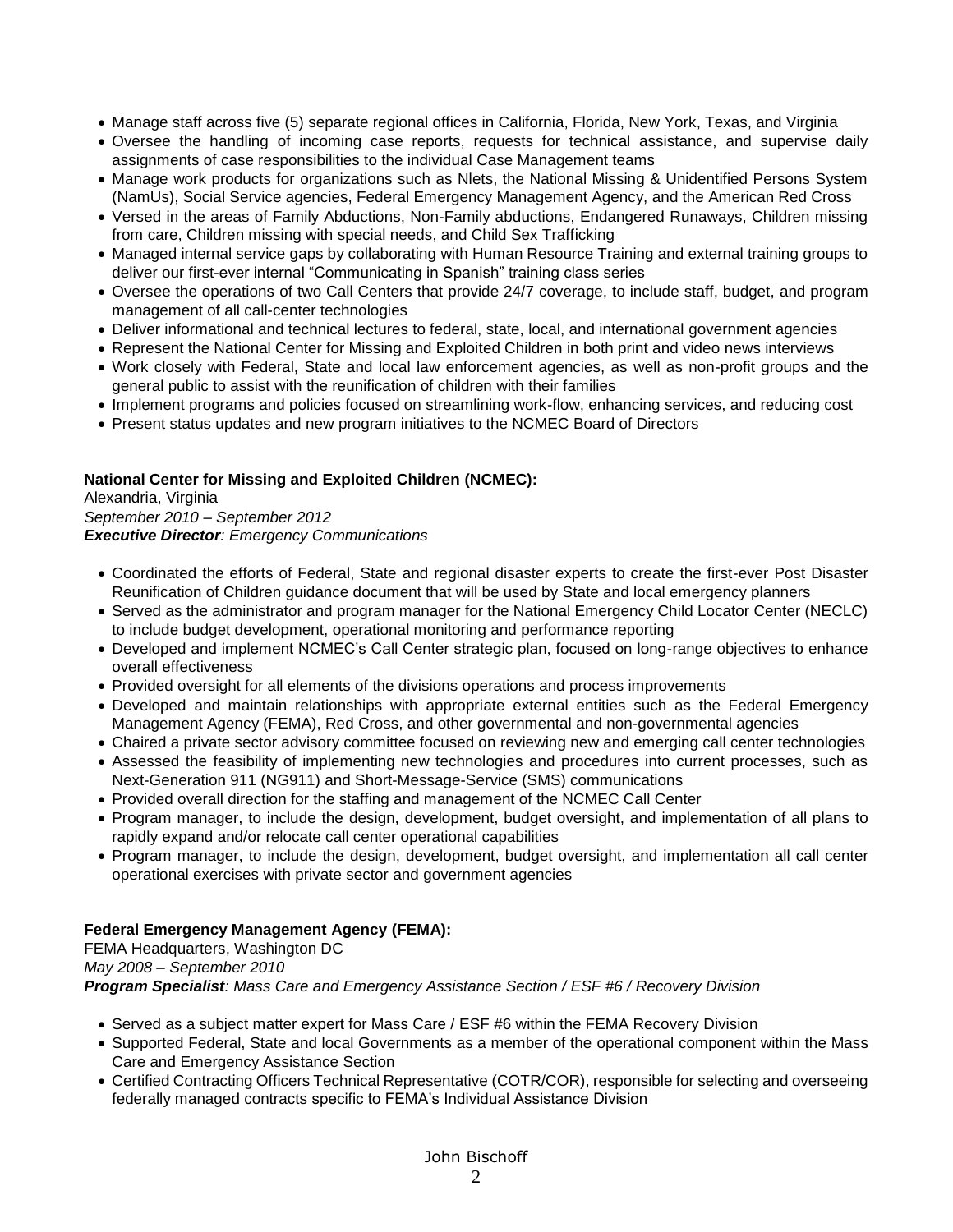- Served on the NCMEC call-center technical review panel; a group designed to review the implementation of Next-Generation 911 (NG911) capabilities
- Coordinated with internal partners and external agencies to maximize the effectiveness of the branch through project management, budget analysis and contractor management,
- Coordinated with Federal, State and local government staff and non-government organizations such as the American Red Cross, to ensure identification of strengths and shortfalls in Mass Care plans
- Program manager, to include the design, development, budget oversight, and implementation of a multi-million dollar (+4M) three tiered technical evacuation support tool that will be utilized by local, State and Federal governments to organize citizens throughout a disaster evacuation
- Served as FEMA's Mass Care subject matter expert for emergency preparedness operations plans for topics such as: Improvised Nuclear Devices, Radiological Dispersion Devices, Federal Strategic Plan for Improvised Nuclear Devices and the Terrorist Use of Explosives plans
- Managed relationships with other Federal Agencies, such as Health and Human Services, Federal Bureau of Investigations and Immigration and Customs Enforcement, to design disaster focused plans and large scale exercises
- Served as Acting Mass Care Section Chief in the absence of senior leadership
- Served as Deputy Director of the Mass Care and Emergency Services Branch of the National Response Coordination Center during Federal emergency responses
- Provided briefings to the Administrator and Deputy Administrator of FEMA on Mass Care's progress during disaster response and recovery efforts

# **America Online, Inc. (AOL):**

Dulles, Virginia *January 1995 – April 2008 Technical Director; November 2003 to April 2008*

- Utilized innovative technology solutions to improve the safety of customers, streamline specific processes, create program efficiencies and reduce program costs
- Over 13 years of experience in managing technical legal compliance processes, budgets, and staff
- Responsible for the division's multi-million dollar budget, statistical reporting, and strategic planning
- Recognized as an Expert Witness representing AOL in Federal, State and Local criminal trials
- Serve on the NCMEC call-center advisory committee and previously served as chair of the Technology Coalition, member of the Financial Coalition and managed the NCMEC relationship for both FEMA and AOL
- Represented AOL as a guest speaker at nationally recognized conferences and seminars
- Managed the 25 person Investigations and Compliance team for the AOL corporation
- Program manager, to include the design, development, budget oversight (+2M), and implementation AOL's 24/7 law enforcement assistance call-center
- Evaluated call-center performance on a continuing basis to establish proper measures of performance, staffing, and budget requirements
- Acted as the Senior Technical Investigator for crimes such as the Columbine school shootings, DC Sniper Task Force, and thousands of child exploitation crimes
- Program manager, to include the design, development, budget oversight (+3M), and implementation of AOL's first file identification system used to identify, report, and block inappropriate and illegal child exploitation photos passing through any of the AOL networks
- Maintained the technical relationship with NCMEC, as well as other private sector corporations such as MySpace, Google, Yahoo, Craigslist and E-Bay
- Designed and deployed the first expansion call-center within the AOL campus that is used to support the National Center for Missing and Exploited Children and their disaster response needs
- Coordinated with International law enforcement agencies to design and enhance technical capabilities in response to certain international laws, such as RIPA2000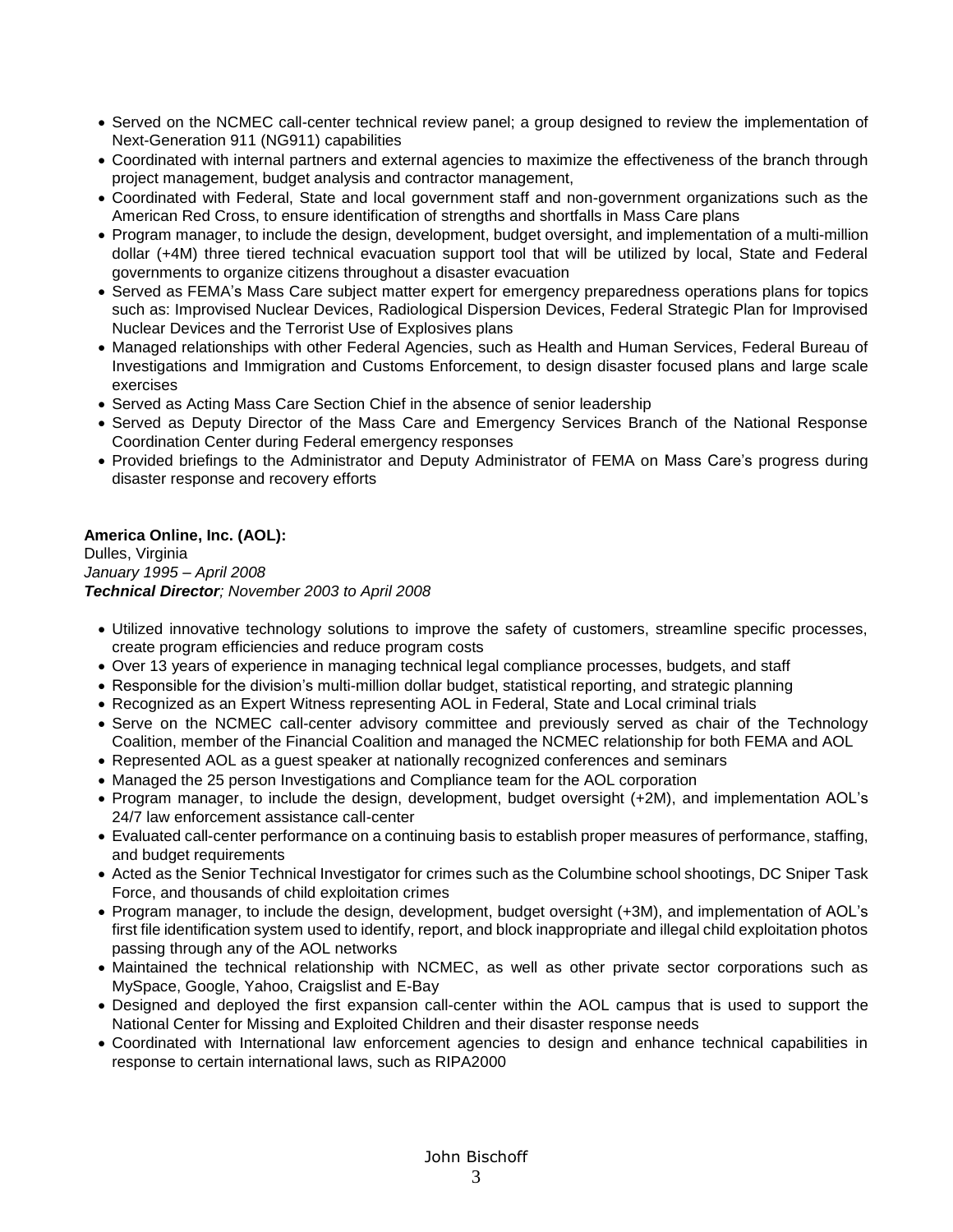## **EDUCATION**

#### **George Washington University:** Washington D.C.

• Doctor of Engineering, Engineering Management – D.Eng. August 2015 – December 2017

#### **Shenandoah University:** Winchester, Virginia

- Masters of Business Administration (MBA)
- Graduate Certificate, Management Information Systems (MIS) August 2007 - January 2009

# **Shenandoah University:** Winchester, Virginia

- Bachelor Degree, Business Management
- Minor: Information Systems
	- August 2001 June 2003

### **Northern Virginia Community College:** Annandale, Virginia

• Associate Degree, Administration of Justice August 1997 – June 2000

## **SECURITY CLEARANCE**

#### **United States Department of Homeland Security:**

- Public Trust Clearance received 2008, renewed in 2010
- Expired/Lapsed in good standing

### **United States Department of Justice:**

- Top Secret Security Clearance received 1996 and renewed 2006
- Expired/Lapsed in good standing

### **COMMUNITY INVOLVEMENT**

#### **New Kent Fire - Rescue:**

New Kent County Virginia *February 2015 – February 2016 Operations Battalion Chief (Career / Part-Time) Nationally Registered Emergency Medical Technician – Basic (NREMT-B)*

- Incident Command Officer responsible for the management of large scale emergencies
- Supervises fire/rescue staff and perform related human resources functions and paperwork
- Responsible for the overall management and productivity of assigned staff
- Responsible for accountability and inventory of all county and New Kent Fire-Rescue (NKFR) assets
- Assures all New Kent County Personnel Policies, directives and internal policies are administered fairly and that all employees are held accountable
- Serves as the point of contact for all New Kent County Volunteer Fire Rescue organizations
- Responsible for the creation and implementation of all fire and rescue Standard Operating Guidelines
- Guest speaker for community events targeted towards community education
- Represent the organization at Fire-Rescue regional meetings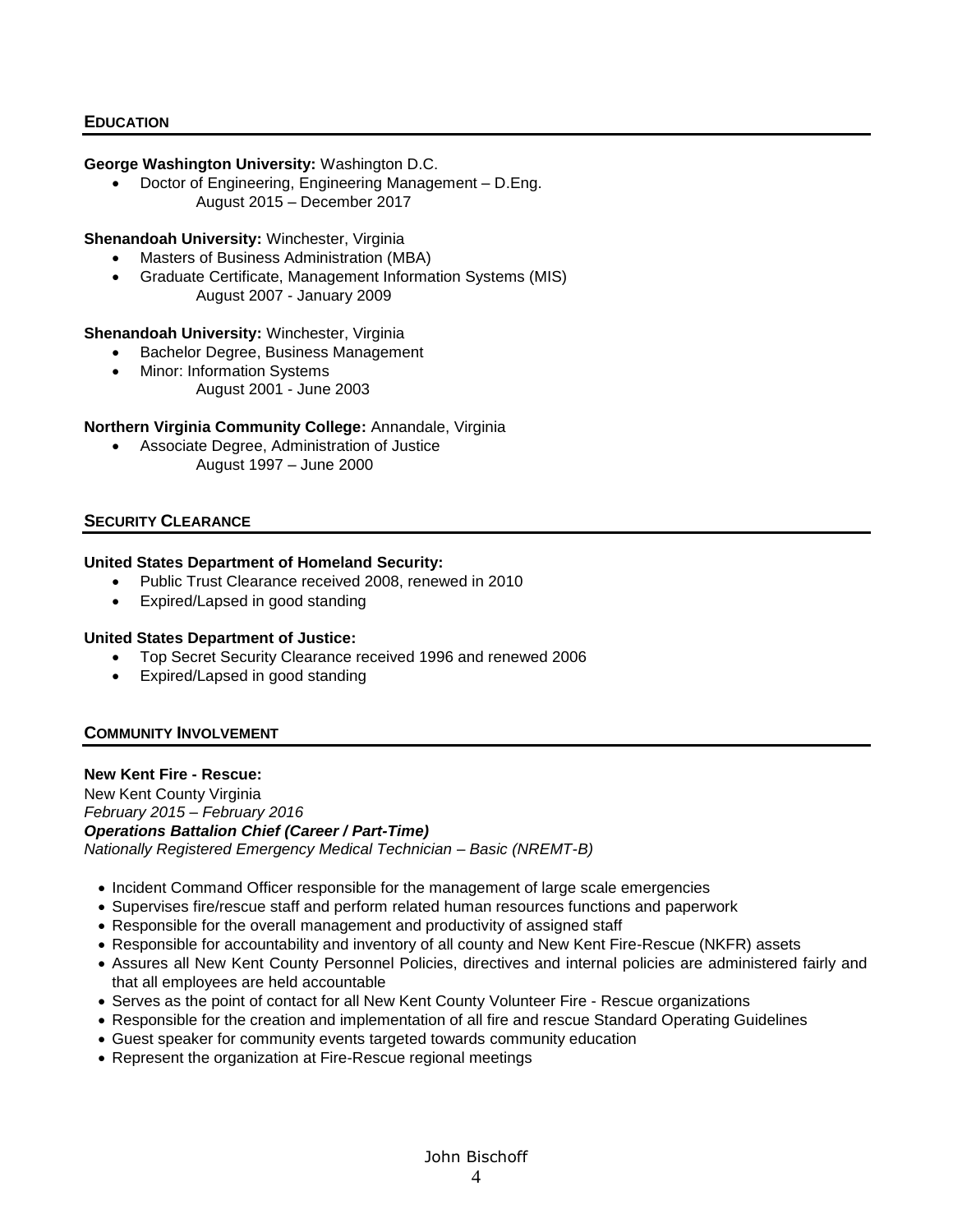# **Sterling Volunteer Fire Company:**

Sterling, Virginia

*March 1996 – Present (Gold-Life Member)* 

- *Senior Operational Officer / Incident Command Officer* 
	- $\circ$  Certified senior operational fire-ground officer for a volunteer organization with over 150 volunteers responding to over 4300 emergencies per year.
	- $\circ$  Incident Command Officer responsible for the management of large scale emergencies
	- $\circ$  Former Assistant Fire Chief responsible for all fire ground department operations
- *President and Chairman of the Board: November 2002 – January 2006* 
	- $\circ$  Responsible for planning and management of a \$1.3 million budget and over \$8 million in assets
	- o Responsible for the statistical reporting, as well as strategic planning
	- o Managed Human Resources for over 150 active members
	- $\circ$  Guest speaker for fundraising and community events targeted towards large groups or single individuals
- *Vice President / Board of Directors: November 1998 - November 2002*

## **Notary Public, Commonwealth of Virginia**

*October 2018 – July 2022 (current end of commission)*

## **Shenandoah Mountain Rescue Group:**

Mid-Atlantic Region

*January 2009 – May 2012*

• Search Team Member trained in mountain navigation, survival training and patient egress

## **National Weather Service:**

Northern Virginia Region / Certified Skywarn Storm Spotter *December 2007 – Present* 

# **AWARDS, RECOGNITION, & SPEAKING EVENTS**

- **Panel Speaker, Missing and Unidentified Persons Conference, September 2017**
- **Keynote Speaker, Team HOPE Conference: August 2017, 2018**
- **Internet Crimes Against Children Conference, 2015**
- **Federal Bureau of Investigation, Violent Crimes Against Children Section: November 2014**
	- $\circ$  Recognized for my involvement and support of Operation Cross Country 8, which assisted in the recovery of 169 child victims and 281 arrests of traffickers
- **Loudoun County Chamber of Commerce Life Saving Unit Citation Award: March 2014**
	- o Recognized by the Loudoun County Chamber of Commerce for leading a crew of firefighters who successfully saved a life in February 2013 while faced with uncommon circumstances
- **National Level Exercise (NLE) Planning Summit Speaker: 2011 & 2013**
	- $\circ$  Guest speaker for strategic planning and kick-off for the 2011 and 2013 NLE
	- $\circ$  Recognized by the Director of the National Exercise Division for my support and participation
- **Dallas Crimes Against Children Conference Guest Speaker: August 2013 & August 2014**
- o Guest speaker to discuss post-disaster family reunification and missing child resources
- **FEMA Guest Speaker: March 2010** 
	- o Speaker at the 2010 National Hurricane Conference, 2010 Individual Assistance Conference and the 2010 National Planning Conference.
- **Recipient of the John Scholl Family Scholarship: January 2009** 
	- $\circ$  Partial graduate scholarship awarded the best over-all student, specifically focusing towards a high GPA and strong community service involvement.
- **FEMA Team Recognition Awarded to ESF# 6, Mass Care Unit: October 2008**